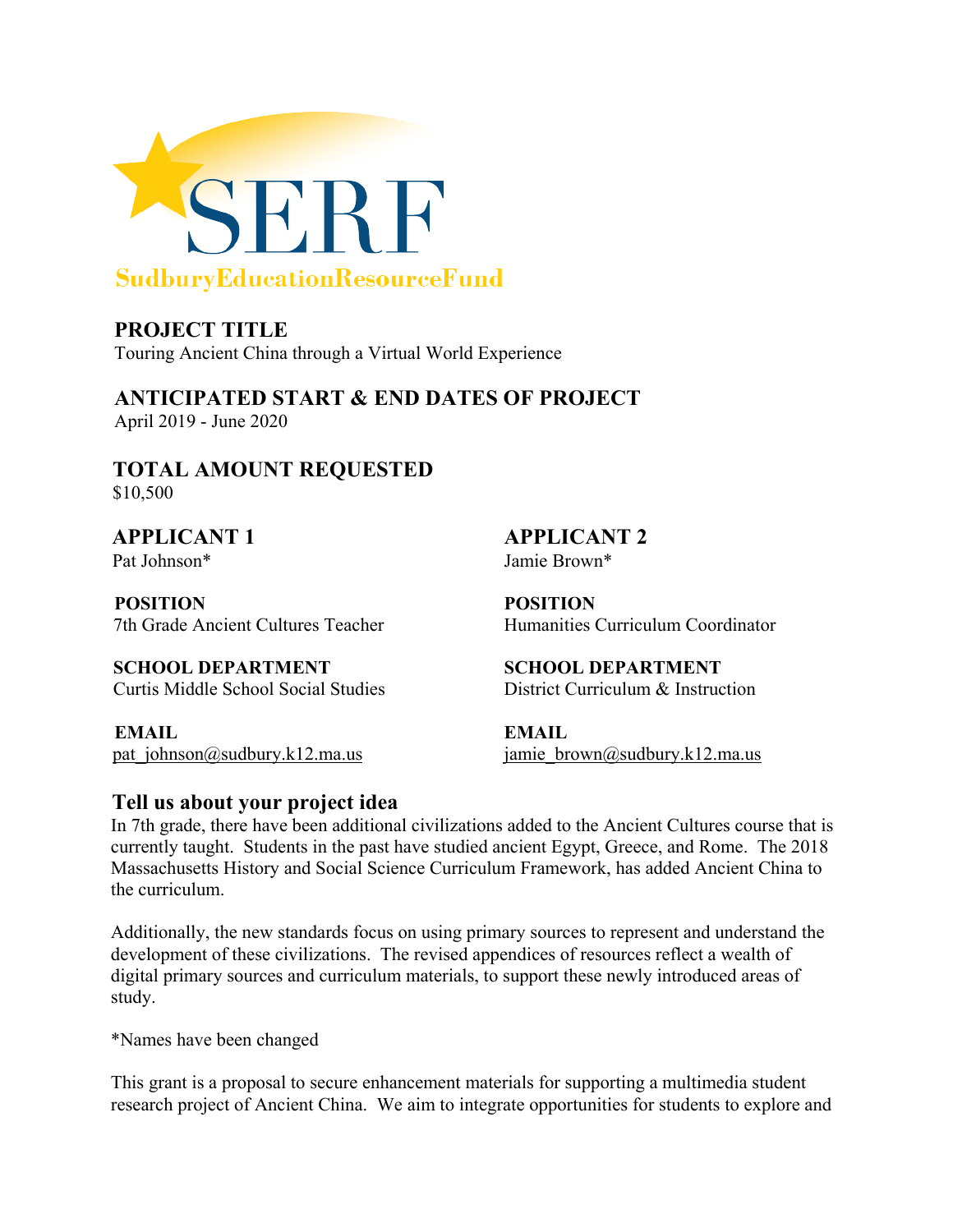deepen their understanding of accurate representations of Ancient China through virtual travel. Virtual Reality (VR) is a powerful way for students to explore a virtual space to come as close as possible to actually being there.

Students, in small groups, will use Google Expedition, a web-based app, to design and create a virtual tour to demonstrate their learning of an assigned China dynasty. Students will also view each other's tours using the VR headsets.

In addition to the VR headsets, this grant proposal includes supplemental text resources to support students' diverse reading skills during their research on Ancient China.

### **What are your objectives?**

As a district, we are always working to enhance our students' learning experiences with innovative opportunities that are aligned with 21st century skills -- creating, communicating, collaborating, and critical thinking. These VR headsets will take students to a location that they may not ever travel to, and will allow them to design a tour of locations for a time and place that curriculum standards expect students to "know".

When the VR headsets are not being used by the Ancient Cultures teachers and students, they will be available in the library for check-out for other teachers to use with any grade or content area.

#### **What are your project activities?**

The project begins with collaboration among this proposal's team of educators to design the Ancient China Virtual Reality project. Once content background knowledge has been built for students, towards the end of April, students will research their assigned China dynasty. Students will work in small groups using Google Expeditions and the supplemental text resources to design their virtual tours. Once tours are designed, students will showcase their VR tours with classmates.

#### **How will you assess your project's success?**

Students will have a formal assessment at the end of the Ancient China unit based on the material they have learned through their research and viewing their classmates' VR tours. We believe that the addition of the VR experience will add depth and richness to students' understanding of Ancient China. In order to measure our hypothesis, we will conduct a qualitative comparison of students' assessments this year (with the VR exploration capabilities) as compared to at least the previous two years. We will specifically be looking at the short answer and essay portions of the assessment to determine if we see an increase in student's ability to more fully and accurately describe their assigned Dynasty as well as the other Dynasties they learned about through classmates' projects.

In addition, students will be given a feedback form after completing their VR project. This will be an opportunity for students to evaluate the pedagogical approach and we will ask them to rate how much they agree to the following questions: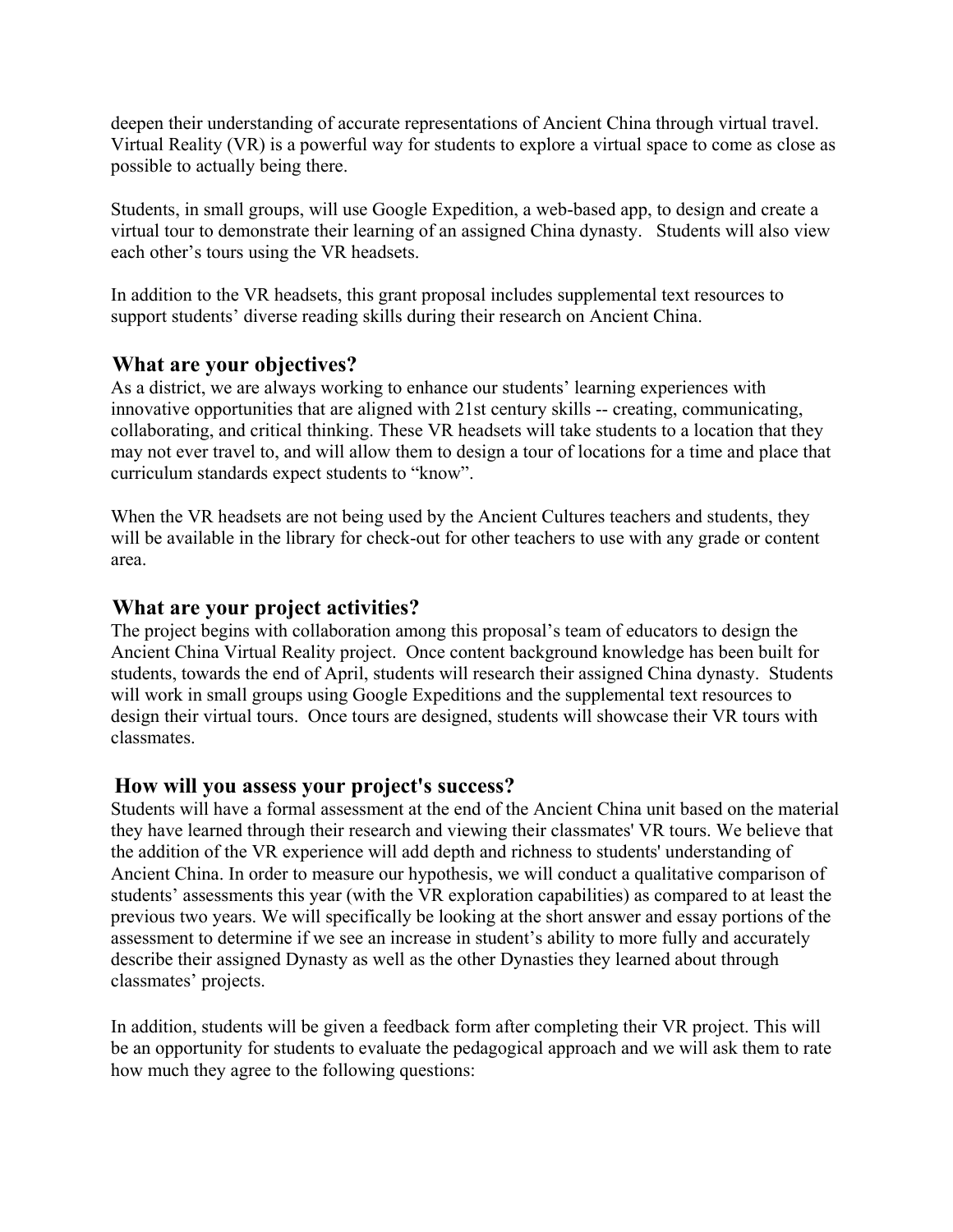1. I found the use of Google Expedition and the Virtual Reality Headset technology easy to use.

| <b>Strongly Disagree</b>                                                                                                                                    | Disagree | Neutral | Agree | <b>Strongly Agree</b> |  |  |
|-------------------------------------------------------------------------------------------------------------------------------------------------------------|----------|---------|-------|-----------------------|--|--|
| 2. The use of VR Technology made learning about Ancient China more fun for me.                                                                              |          |         |       |                       |  |  |
| <b>Strongly Disagree</b>                                                                                                                                    | Disagree | Neutral | Agree | <b>Strongly Agree</b> |  |  |
| 3. It was easier for me to learn about and remember Dynasties that were assigned to other<br>groups because of the VR tours students created.               |          |         |       |                       |  |  |
| <b>Strongly Disagree</b>                                                                                                                                    | Disagree | Neutral | Agree | <b>Strongly Agree</b> |  |  |
| 4. I think using Google Expedition and the Virtual Reality Headset technology for<br>teaching Ancient Cultures is beneficial and should continue or expand. |          |         |       |                       |  |  |
| <b>Strongly Disagree</b>                                                                                                                                    | Disagree | Neutral | Agree | Strongly Agree        |  |  |

We will also provide students with the opportunity to expand on their feedback by asking them to provide short responses to the following questions:

- 1. What did you like most about this Ancient Cultures project?
- 2. What would you suggest to improve this assignment for next year's students?
- 3. Would you like to see VR integrated into other content areas at school? If so, what ideas do you have?

## **How are you collaborating with colleagues, if applicable?**

The design and implementation of this project is a collaboration among Curtis Middle School 7th Grade Ancient Cultures teachers, the Middle School Technology Integration Specialist, and the Sudbury Public Schools Humanities Curriculum Coordinator.

# **What additional preparation/training is required for the implementation of your project, if any?**

The Middle School Technology Integration Specialist is attending a Digital Learning seminar about virtual reality in the classroom on April 4th. Teachers will collaborate with this specialist during ILAP and department meetings to practice using the new technology and integrating it effectively into the design of students' learning experiences.

## **How will you extend the impact of this grant?**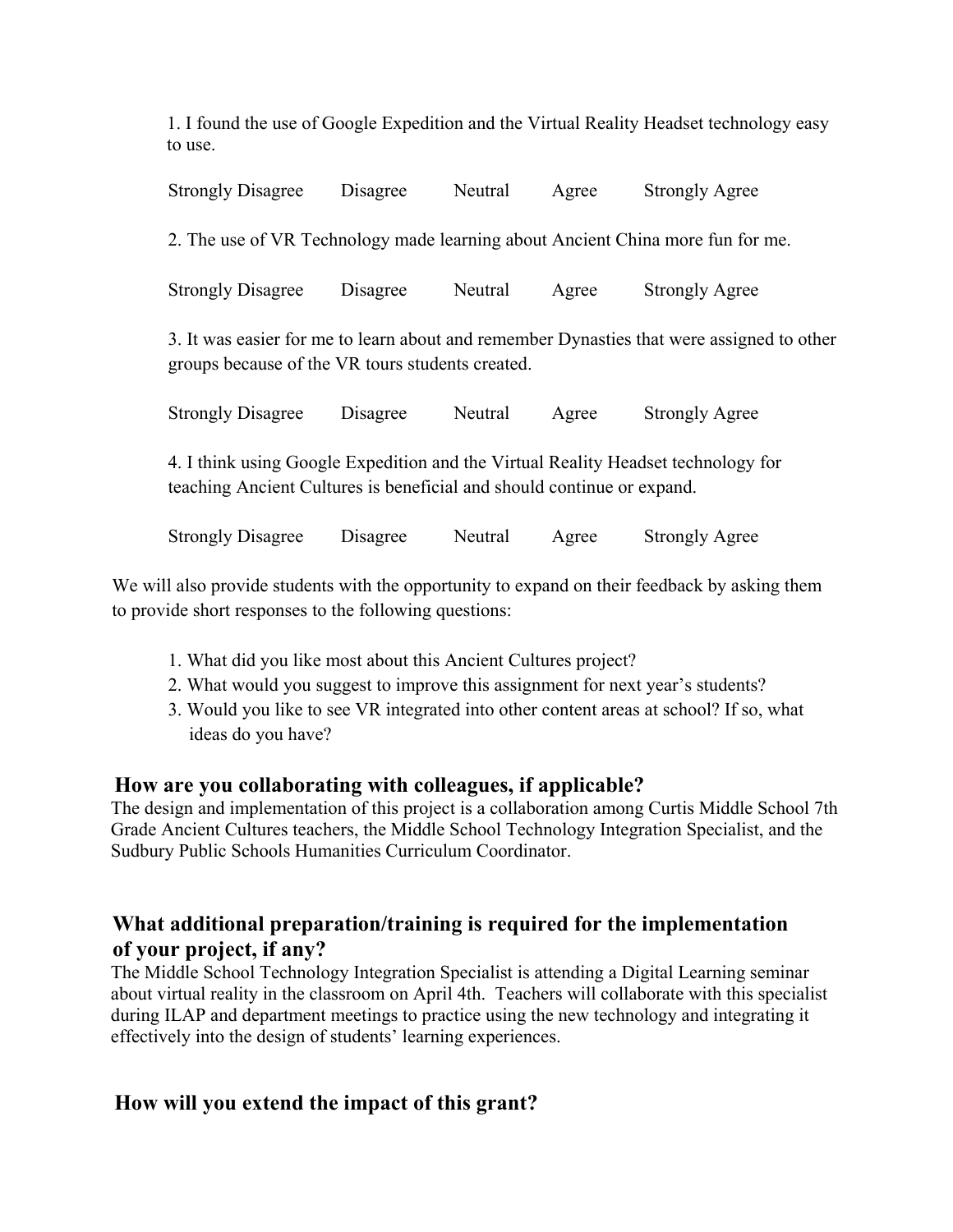VR headsets will be available for check-out from Curtis Middle School's library circulation for other content area teachers to use. With hundreds of developed Google Expeditions, teachers will have many content choices for integrating VR technology into their own lessons, with middle schoolers creating and leading their own virtual tours.

This would also be an engaging tool in the district's orientation of new educators. The district could create a virtual tour of our district buildings, historical sites in town square, and other community spaces that are part of the cultural surround sound for students and their families.

### **How will you communicate your results to colleagues and the community?**

Our principal has agreed to provide staff meeting time for our colleagues to experience the student created virtual tours of Ancient China. We will structure this time to explain the why, what, and how of our process for developing this virtual reality project, take questions, and then prompt our colleagues to brainstorm curricular connections between their content areas and where this learning tool might enhance what students' are expected to know and do. We will also share the results of our qualitative assessment and aggregated students' aggregated feedback at this time.

#### **Please indicate what SERF funds will be used for (check all that apply)** Materials

| <b>Item Description</b>                              |    | <b>Quantity</b> Estimated Cost Link |                                                        |
|------------------------------------------------------|----|-------------------------------------|--------------------------------------------------------|
| Virtual Reality/Augmented Reality<br><b>Headsets</b> | 30 | \$10,000                            | <b>Headsets</b><br><b>Ancient China Tour</b><br>Sample |
| Ancient China Text Resources                         |    | 500                                 |                                                        |

#### **Describe needed materials and their costs:**

**Is this project contingent on receiving funds from other sources in addition to those requested in this proposal? Please explain.**  $N/A$ 

**What additional information would you like to share with us?**  $N/A$ 

**This project and grant application has been discussed with my building principal.**

Yes, final sign off from [Principal] on 3/21/18.

# **BY ACCEPTING FUNDING I/WE AGREE TO: (PLEASE CHECK ALL BOXES)**